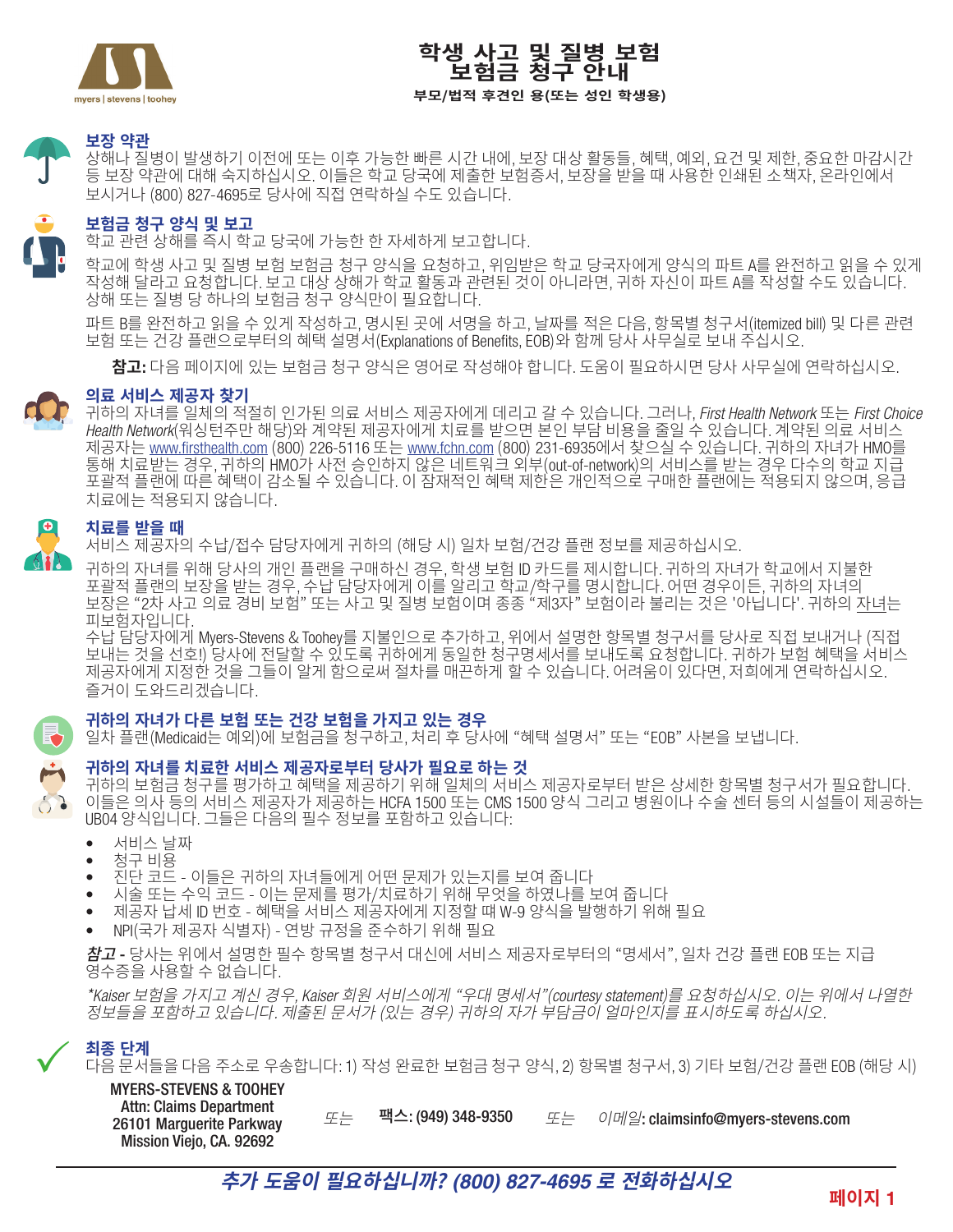

## STUDENT ACCIDENT & SICKNESS INSURANCE CLAIM FORM

| <b>PART A</b>                                                                                                                                                                                                                                                                                                                                                                                                                                                                                                                                                                                                                                                                                                                                                                                                                                                                                                                                                                                                                                                                                                                                                                                                                                                                                                                                                                                                                                                           |                                                | SCHOOL STATEMENT (Parent or legal guardian may complete Part A if injury is not school related) |                                                                                                                                       |              |                                       |                                                    |                           |                                                                                          |                           |                     |                                                     |                              |
|-------------------------------------------------------------------------------------------------------------------------------------------------------------------------------------------------------------------------------------------------------------------------------------------------------------------------------------------------------------------------------------------------------------------------------------------------------------------------------------------------------------------------------------------------------------------------------------------------------------------------------------------------------------------------------------------------------------------------------------------------------------------------------------------------------------------------------------------------------------------------------------------------------------------------------------------------------------------------------------------------------------------------------------------------------------------------------------------------------------------------------------------------------------------------------------------------------------------------------------------------------------------------------------------------------------------------------------------------------------------------------------------------------------------------------------------------------------------------|------------------------------------------------|-------------------------------------------------------------------------------------------------|---------------------------------------------------------------------------------------------------------------------------------------|--------------|---------------------------------------|----------------------------------------------------|---------------------------|------------------------------------------------------------------------------------------|---------------------------|---------------------|-----------------------------------------------------|------------------------------|
| NAME OF CLAIMANT                                                                                                                                                                                                                                                                                                                                                                                                                                                                                                                                                                                                                                                                                                                                                                                                                                                                                                                                                                                                                                                                                                                                                                                                                                                                                                                                                                                                                                                        | <b>FIRST</b>                                   | MI                                                                                              |                                                                                                                                       | LAST         |                                       | AGE                                                | GRADE                     |                                                                                          | $\Box$ FEMALE $\Box$ MALE | DATE OF BIRTH<br>MO |                                                     |                              |
|                                                                                                                                                                                                                                                                                                                                                                                                                                                                                                                                                                                                                                                                                                                                                                                                                                                                                                                                                                                                                                                                                                                                                                                                                                                                                                                                                                                                                                                                         |                                                |                                                                                                 |                                                                                                                                       |              |                                       |                                                    |                           |                                                                                          |                           |                     | I <sup>DAY</sup>                                    | $I^{\text{YR}}$              |
| ADDRESS OF CLAIMANT                                                                                                                                                                                                                                                                                                                                                                                                                                                                                                                                                                                                                                                                                                                                                                                                                                                                                                                                                                                                                                                                                                                                                                                                                                                                                                                                                                                                                                                     |                                                |                                                                                                 |                                                                                                                                       | <b>CITY</b>  |                                       |                                                    |                           | <b>STATE</b>                                                                             | ZIP CODE                  |                     |                                                     |                              |
| IS THE CLAIMANT A:<br>$\Box$ STUDENT<br>$\Box$ OTHER $\Box$<br>$\Box$ STAFF<br>$\Box$ VOLUNTEER                                                                                                                                                                                                                                                                                                                                                                                                                                                                                                                                                                                                                                                                                                                                                                                                                                                                                                                                                                                                                                                                                                                                                                                                                                                                                                                                                                         |                                                |                                                                                                 |                                                                                                                                       |              |                                       | ID # FROM ID CARD (If applicable)                  |                           |                                                                                          |                           |                     |                                                     |                              |
| NAME OF SCHOOL                                                                                                                                                                                                                                                                                                                                                                                                                                                                                                                                                                                                                                                                                                                                                                                                                                                                                                                                                                                                                                                                                                                                                                                                                                                                                                                                                                                                                                                          |                                                |                                                                                                 |                                                                                                                                       |              |                                       | NAME OF DISTRICT (if applicable)                   |                           |                                                                                          |                           |                     |                                                     |                              |
| SCHOOL MAILING ADDRESS                                                                                                                                                                                                                                                                                                                                                                                                                                                                                                                                                                                                                                                                                                                                                                                                                                                                                                                                                                                                                                                                                                                                                                                                                                                                                                                                                                                                                                                  |                                                | <b>CITY</b>                                                                                     |                                                                                                                                       | <b>STATE</b> | ZIP CODE                              | <b>INJURY</b>                                      |                           | Interscholastic Practice                                                                 | Interscholastic Game      |                     |                                                     | $\Box$ P.E. $\Box$ Classroom |
|                                                                                                                                                                                                                                                                                                                                                                                                                                                                                                                                                                                                                                                                                                                                                                                                                                                                                                                                                                                                                                                                                                                                                                                                                                                                                                                                                                                                                                                                         | $\Box$ YES                                     |                                                                                                 | OCCURED: Travel At Home<br>$\Box$ Field Trip $\Box$ Other<br>DOES THE SCHOOL HAVE ANY RECORD OF ANY HEALTH COVERAGE FOR THE CLAIMANT? |              |                                       |                                                    |                           |                                                                                          |                           |                     |                                                     |                              |
| WAS THE CLAIMANT PARTICIPATING IN A SPORT NOT SCHOOL SPONSORED AND SUPERVISED?<br>IF YES, LIST NAME OF SPORTS ORGANIZATION:                                                                                                                                                                                                                                                                                                                                                                                                                                                                                                                                                                                                                                                                                                                                                                                                                                                                                                                                                                                                                                                                                                                                                                                                                                                                                                                                             |                                                |                                                                                                 |                                                                                                                                       |              | $\Box$ NO                             | YES $\Box$<br>$NO$ $\Box$<br>If YES, name of plan: |                           |                                                                                          |                           |                     |                                                     |                              |
| DATE OF INJURY/SICKNESS<br>YR<br>MO<br>DAY                                                                                                                                                                                                                                                                                                                                                                                                                                                                                                                                                                                                                                                                                                                                                                                                                                                                                                                                                                                                                                                                                                                                                                                                                                                                                                                                                                                                                              | TIME OF INJURY                                 | AM/PM<br>(CIRCLE ONE)                                                                           | WHAT PART OF THE BODY WAS INJURED?<br>$\Box$ LEFT                                                                                     |              | $\Box$ RIGHT                          |                                                    |                           | HAS THE CLAIMANT SUFFERED FROM SAME OR SIMILAR CONDITION BEFORE?<br>$\Box$ YES $\Box$ NO | IF YES, WHEN?             |                     |                                                     |                              |
| PROVIDE DETAILS ON HOW AND WHERE THE INJURY OR ILLNESS OCCURRED. PLEASE BE SPECIFIC                                                                                                                                                                                                                                                                                                                                                                                                                                                                                                                                                                                                                                                                                                                                                                                                                                                                                                                                                                                                                                                                                                                                                                                                                                                                                                                                                                                     |                                                |                                                                                                 |                                                                                                                                       |              |                                       |                                                    |                           |                                                                                          |                           |                     |                                                     |                              |
| NAME AND TITLE OF SUPERVISING OFFICIAL AT TIME OF INJURY<br>NAME AND TITLE OF OFFICIAL COMPLETING FORM                                                                                                                                                                                                                                                                                                                                                                                                                                                                                                                                                                                                                                                                                                                                                                                                                                                                                                                                                                                                                                                                                                                                                                                                                                                                                                                                                                  |                                                |                                                                                                 | SIGNATURF<br>X                                                                                                                        |              | WAS HE/SHE A WITNESS TO THE ACCIDENT? |                                                    | $\Box$ YFS<br>DATE SIGNED | $\square$ NO                                                                             |                           |                     | DATE SCHOOL WAS NOTIFIED<br>SCHOOL TELEPHONE NUMBER | $\prime$                     |
| <b>PART B</b>                                                                                                                                                                                                                                                                                                                                                                                                                                                                                                                                                                                                                                                                                                                                                                                                                                                                                                                                                                                                                                                                                                                                                                                                                                                                                                                                                                                                                                                           |                                                | <b>PARENT OR LEGAL GUARDIAN INFORMATION</b>                                                     |                                                                                                                                       |              |                                       |                                                    |                           |                                                                                          |                           |                     |                                                     |                              |
| NAME OF CLAIMANT'S PRIMARY PHYSICIAN                                                                                                                                                                                                                                                                                                                                                                                                                                                                                                                                                                                                                                                                                                                                                                                                                                                                                                                                                                                                                                                                                                                                                                                                                                                                                                                                                                                                                                    |                                                |                                                                                                 |                                                                                                                                       |              | <b>ADDRESS</b>                        |                                                    |                           |                                                                                          |                           | PHONE NUMBER        |                                                     |                              |
| IS THE CLAIMANT COVERED, DIRECTLY AND/OR AS A DEPENDENT UNDER ANY OTHER INSURANCE OR HEALTH PLAN(S)?                                                                                                                                                                                                                                                                                                                                                                                                                                                                                                                                                                                                                                                                                                                                                                                                                                                                                                                                                                                                                                                                                                                                                                                                                                                                                                                                                                    |                                                |                                                                                                 |                                                                                                                                       |              | $\Box$ YES<br>$\Box$ NO               |                                                    |                           |                                                                                          |                           |                     | POLICY NUMBER(S)                                    |                              |
|                                                                                                                                                                                                                                                                                                                                                                                                                                                                                                                                                                                                                                                                                                                                                                                                                                                                                                                                                                                                                                                                                                                                                                                                                                                                                                                                                                                                                                                                         | IF YES, NAME OF PLAN(S)                        |                                                                                                 |                                                                                                                                       |              |                                       |                                                    |                           |                                                                                          |                           |                     |                                                     |                              |
| NAME OF CLAIMANT'S EMPLOYER (if applicable)                                                                                                                                                                                                                                                                                                                                                                                                                                                                                                                                                                                                                                                                                                                                                                                                                                                                                                                                                                                                                                                                                                                                                                                                                                                                                                                                                                                                                             |                                                |                                                                                                 |                                                                                                                                       |              | <b>ADDRESS</b>                        |                                                    |                           |                                                                                          |                           |                     | PHONE NUMBER                                        |                              |
| <b>NAME OF FATHER OR LEGAL MALE GUARDIAN</b>                                                                                                                                                                                                                                                                                                                                                                                                                                                                                                                                                                                                                                                                                                                                                                                                                                                                                                                                                                                                                                                                                                                                                                                                                                                                                                                                                                                                                            |                                                |                                                                                                 |                                                                                                                                       |              | MOBILE TELEPHONE NO.                  |                                                    |                           |                                                                                          |                           |                     | HOME TELEPHONE NO.                                  |                              |
| <b>CITY</b><br><b>STATE</b><br>ZIP CODE<br>ADDRESS                                                                                                                                                                                                                                                                                                                                                                                                                                                                                                                                                                                                                                                                                                                                                                                                                                                                                                                                                                                                                                                                                                                                                                                                                                                                                                                                                                                                                      |                                                |                                                                                                 |                                                                                                                                       |              |                                       |                                                    |                           |                                                                                          |                           |                     |                                                     |                              |
| NAME OF EMPLOYER<br>Self Employed <b>Part Time</b> Unemployed                                                                                                                                                                                                                                                                                                                                                                                                                                                                                                                                                                                                                                                                                                                                                                                                                                                                                                                                                                                                                                                                                                                                                                                                                                                                                                                                                                                                           |                                                |                                                                                                 | WORK TELEPHONE                                                                                                                        |              |                                       |                                                    |                           |                                                                                          |                           |                     |                                                     |                              |
| ADDRESS OF EMPLOYER                                                                                                                                                                                                                                                                                                                                                                                                                                                                                                                                                                                                                                                                                                                                                                                                                                                                                                                                                                                                                                                                                                                                                                                                                                                                                                                                                                                                                                                     | <b>CITY</b><br><b>ZIP CODE</b><br><b>STATE</b> |                                                                                                 |                                                                                                                                       |              |                                       |                                                    |                           |                                                                                          |                           |                     |                                                     |                              |
| NAME OF MOTHER OR LEGAL FEMALE GUARDIAN                                                                                                                                                                                                                                                                                                                                                                                                                                                                                                                                                                                                                                                                                                                                                                                                                                                                                                                                                                                                                                                                                                                                                                                                                                                                                                                                                                                                                                 |                                                |                                                                                                 |                                                                                                                                       |              | MOBILE TELEPHONE NO.                  |                                                    |                           |                                                                                          | HOME TELEPHONE NO.        |                     |                                                     |                              |
| <b>ADDRESS</b>                                                                                                                                                                                                                                                                                                                                                                                                                                                                                                                                                                                                                                                                                                                                                                                                                                                                                                                                                                                                                                                                                                                                                                                                                                                                                                                                                                                                                                                          |                                                |                                                                                                 | <b>CITY</b>                                                                                                                           |              |                                       |                                                    | <b>STATE</b>              | ZIP CODE                                                                                 |                           |                     |                                                     |                              |
| WORK TELEPHONE<br>NAME OF EMPLOYER<br>Self Employed Part Time Unemployed                                                                                                                                                                                                                                                                                                                                                                                                                                                                                                                                                                                                                                                                                                                                                                                                                                                                                                                                                                                                                                                                                                                                                                                                                                                                                                                                                                                                |                                                |                                                                                                 |                                                                                                                                       |              |                                       |                                                    |                           |                                                                                          |                           |                     |                                                     |                              |
| ADDRESS OF EMPLOYER                                                                                                                                                                                                                                                                                                                                                                                                                                                                                                                                                                                                                                                                                                                                                                                                                                                                                                                                                                                                                                                                                                                                                                                                                                                                                                                                                                                                                                                     |                                                |                                                                                                 | <b>CITY</b>                                                                                                                           |              |                                       |                                                    | <b>STATE</b>              | ZIP CODE                                                                                 |                           |                     |                                                     |                              |
| AUTHORIZATION: I hereby authorize any School, Participating Organization, Policyholder, trust, employer, insurance company, health plan, medical/dental provider or other person or entity to release any<br>information/documentation needed to process this claim to Myers-Stevens & Toohey & Co., Inc. (MST) or its insuring company when requested by them to do so. This may include but is not limited to:<br>details of the reported loss; identification of witnesses and supervisors; verification of other insurance or health coverage; coverage terms; explanations of benefits; complete health records including those<br>involving mental/emotional disorders and substance abuse; prescription drug history and fully itemized bills in the form of CMS/HCFA 1500s and UB04s. If the claim is reportedly the result of participating<br>in a School, Participating Organization or Policyholder activity, I authorize MST to share information concerning this claim as necessary with representatives of the School, Participating Organization or<br>Policyholder as applicable. I understand that the authorization to release claim-related information/documentation to MST will terminate two years from the date of signature unless terminated in writing on<br>an earlier date by me. A photo static/digital copy of this authorization shall be considered as valid and effective as the original.<br>SIGNATURE X<br>RELATIONSHIP TO CLAIMANT |                                                |                                                                                                 |                                                                                                                                       |              |                                       |                                                    |                           |                                                                                          |                           |                     |                                                     |                              |
| NAME_<br>ASSIGNMENT OF BENEFITS: I authorize the payment of benefits directly to the provider(s) of services and/or supplies associated with this claim.                                                                                                                                                                                                                                                                                                                                                                                                                                                                                                                                                                                                                                                                                                                                                                                                                                                                                                                                                                                                                                                                                                                                                                                                                                                                                                                |                                                |                                                                                                 |                                                                                                                                       |              |                                       |                                                    |                           |                                                                                          |                           |                     | DATE                                                |                              |
| NAME                                                                                                                                                                                                                                                                                                                                                                                                                                                                                                                                                                                                                                                                                                                                                                                                                                                                                                                                                                                                                                                                                                                                                                                                                                                                                                                                                                                                                                                                    |                                                | RELATIONSHIP TO CLAIMANT                                                                        |                                                                                                                                       |              |                                       |                                                    | SIGNATURE X               |                                                                                          |                           |                     | DATE                                                |                              |
| FRAUD WARNING: Any person who knowingly and with intent to defraud any insurance company or other persons, files a statement of claim containing any materially false information, or conceals for the<br>purpose of misleading, information concerning any fact material thereto commits a fraudulent insurance act, which is a crime, subject to criminal prosecution and/or civil penalties.<br>I have read and acknowledge the General Fraud Warning above and the specific version for my state on the reverse side.                                                                                                                                                                                                                                                                                                                                                                                                                                                                                                                                                                                                                                                                                                                                                                                                                                                                                                                                               |                                                |                                                                                                 |                                                                                                                                       |              |                                       |                                                    |                           |                                                                                          |                           |                     |                                                     |                              |
| NAME                                                                                                                                                                                                                                                                                                                                                                                                                                                                                                                                                                                                                                                                                                                                                                                                                                                                                                                                                                                                                                                                                                                                                                                                                                                                                                                                                                                                                                                                    |                                                | RELATIONSHIP TO CLAIMANT                                                                        |                                                                                                                                       |              |                                       |                                                    | SIGNATURE X               |                                                                                          |                           |                     | DATE                                                |                              |